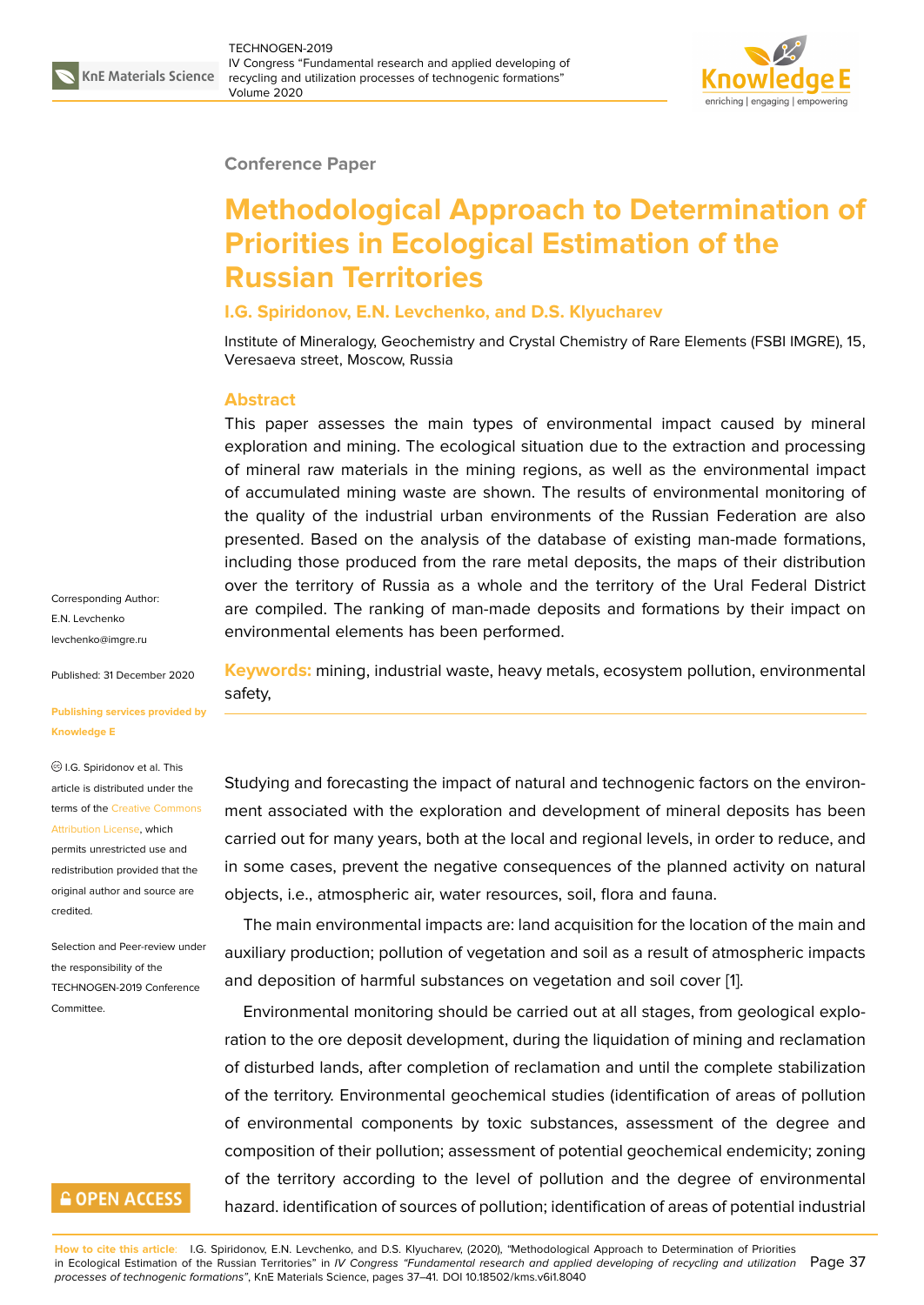

**Figure** 1: A system of conjugated components of the geological environment.

objects; ecological and geochemical monitoring and forecast of the development of negative processes; development of recommendations for the rehabilitation of areas of unfavorable environmental conditions; identification of populations with an increased morbidity risk) make the basis of this work.

During the development of mineral deposits and related economic activities, the technogenic pollution and changes in the natural landscapes occur, the soil cover becomes inevitably disturbed due to site planification and infrastructural preparations for the production facilities disposal. The development and processing of ores by any of the methods entails chemical pollution of the natural environment, including the hydrosphere, as a result of oxidation, grinding, transport of ores and host rocks, use of flotation reagents for enrichment, etc.

Mining industry accounts for ca. 70-80% of the volume of all man-made formations, which features are individual due to variations in the feed stock composition, the processing flow chart, and a number of other factors. Practice of environmental geochemical studies demonstrates that the hardest environmental and geochemical impacts are associated with the functioning of large industrial units.

The distribution of recorded man-made formations (a total of 576 objects) in the Russian Federation was analyzed by the following features: areal extent, type of storage, type of technogenic formations, the hazard classes, and the environmental impact level [3].The man-made formations were ranked on the basis of available data. Of particular concern was the processing plant waste, since its storage requires special engineering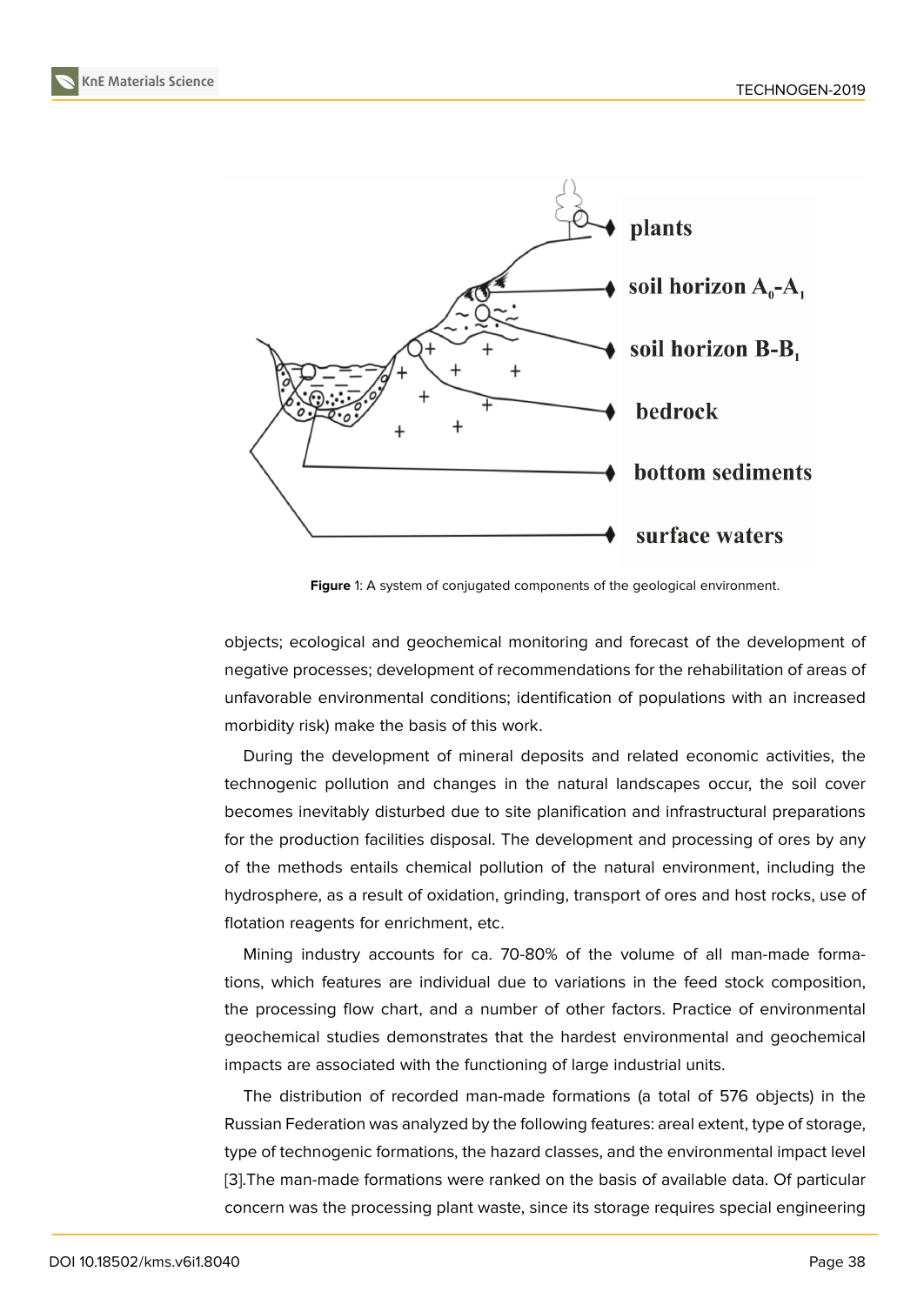

structures, and the waste itself contains harmful chemical elements and compounds. Quantitatively these are well below than the overburden and host rocks; however they affect the environmental situation more intensely. For example, the environmental situation caused by the extraction of mineral raw materials and waste disposal by more than 25% of the territory of the Ural Economic Region is estimated as a crisis. The areal extent of such lands is a bit smaller in the south of the Russian Far East, the Khanty-Mansi Autonomous District, the Tyumen Region, the Krasnoyarsk Territory, and other areas of intense oil and gas production, mining and processing of minerals.

The industrial productive facilities make one of the sources of both marketable products and environmental hazards. Therefore, an objective assessment and detailed exploration of each promising man-made deposit are needed. However, the estimates have been carried out so far at a few sites.

Within an urbanized territory with numerous production facilities, the influence zones of various pollution sources overlap, thus creating a sophisticated pattern of the technogenic substances distribution. All types of industrial dust are rich in various chemical elements, and their concentration levels vary widely, depending on the materials used and the technological process employed; often their content in the landscape components exceeds the natural background by several decimal orders. The geochemical sampling data from the territories adjoining the industrial enterprises demonstrated the presence of widespread heavy metal pollution of the soil cover and atmospheric air displayed as the technogenic geochemical anomalies in the environmental components (in this case, in the snow cover, in the dust layer accumulated during the summer season, and in the soil).

Emissions of enterprises with high and very high content levels of chemical elements cause the greatest environmental impact, even if the amount of dust emitted is relatively small.

Further we present the results of monitoring of the environment quality of the Russian industrial cities. One of the ways to express the monitoring results is to calculate several complex indicators characterizing the quality of a given natural environment (air, water, soil, etc.). To calculate these indicators, the data observed are normalized by relevant regulated values. In most natural environments, such as the atmosphere, surface and underground hydrospheres, the maximum permissible concentration (MPC) of a chemical substance acts as the normalizing value. By the overall estimate of the ecological state, the Russian cities fall into the five categories: 1 - safe, 2 - satisfactory, 3 - moderately intense, 4 - intense, 5 - critical. Seven cities of the Russian Federation are assigned to the 1st category, 26% to the 4th, and 9% to the 5th. To assess the degree of chemical pollution of soils in Russia, the following three indicators are usable: Zп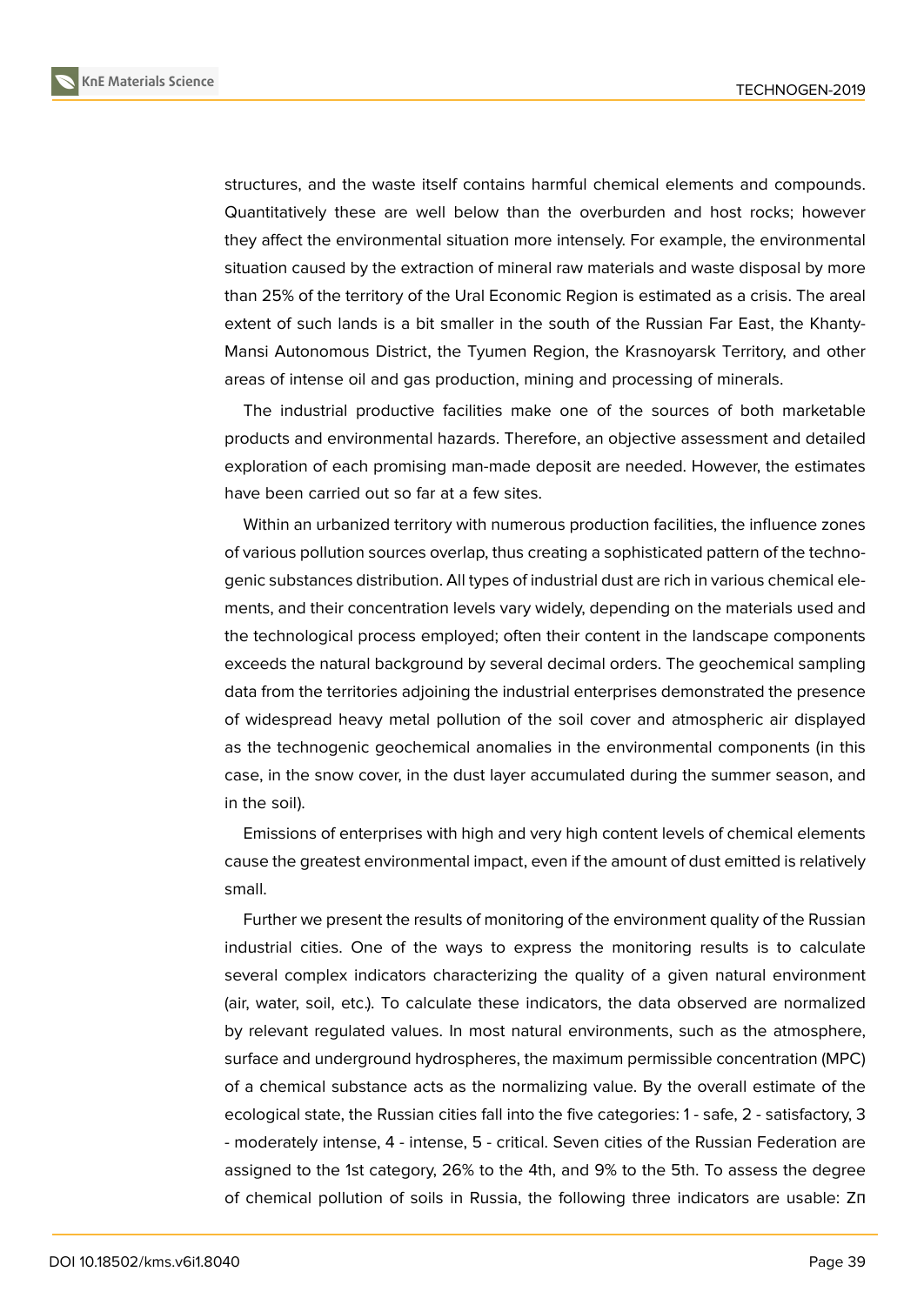(the MPC-normalized observed values, Zф (background-normalized), and Zк (crustal abundance-normalized). The weighted average total contents of heavy metals (the hazard classes 1 and 2) were studied: Pb, Cd, Hg, Zn, Ni, and Cu. The data sources were the open file technical monitoring reports for the period 2006-2014. Using the three above mentioned assessment criteria, Irkutsk, Penza, Saratov, Chelyabinsk, Yekaterinburg fell into the 1st (highly dangerous) category, Perm and St. Petersburg made the list of the 2nd (dangerous), whereas Blagoveshchensk and Vologda made the 3rd (moderately dangerous) category [2].

The analysis of the most intense technogenic environmental impacts revealed the following controls responsible for deterioration of the environmental situation in the territories: zones of i[nte](#page-4-2)nsive development of the metallurgical, energy, and chemical industries, characterized by the high pollution level of the environmental components, as well as severe consequences in case of emergency situations; the hydrocarbon production and refinery regions characterized by dramatic (sometimes irreversible) changes in the natural landscapes, which compose extremely unstable ecosystems and display a high level of the production accident rate; highly populated and densely developed urban areas with a thick transport network, developed housing and communal complex; areas of intensive agricultural development.

When estimating the results of ecological and geochemical studies, it should be borne in mind that not only the abnormally high content of chemical elements in the environmental components can pose an environmental hazard. A deficiency of vital elements can pose a significantly greater threat to human health than traditionally understood pollution.

The toxicity of mining products depends on their physical condition and chemical composition. Understanding the mechanisms of the impact of chemical elements and compounds on the environment and public health enables mitigation of related sanitary problems and to carry out acceptable mining and processing of the mineral raw materials. In this case, it is necessary to take into account the whole range of sources and objects of influence in order to create a system of medical and environmental safety measures within the territories studied.

Finally, it should be emphasized that the environmental consequences of accumulated mining waste are more grave than what is stated in various materials, one way or another relating to the problem under consideration, and are global in nature. The extent of the loss of land, water, forest, recreational and other resources due to subsoil use in general and from unused waste in particular put these processes on a par with negative factors that threaten the country's security.